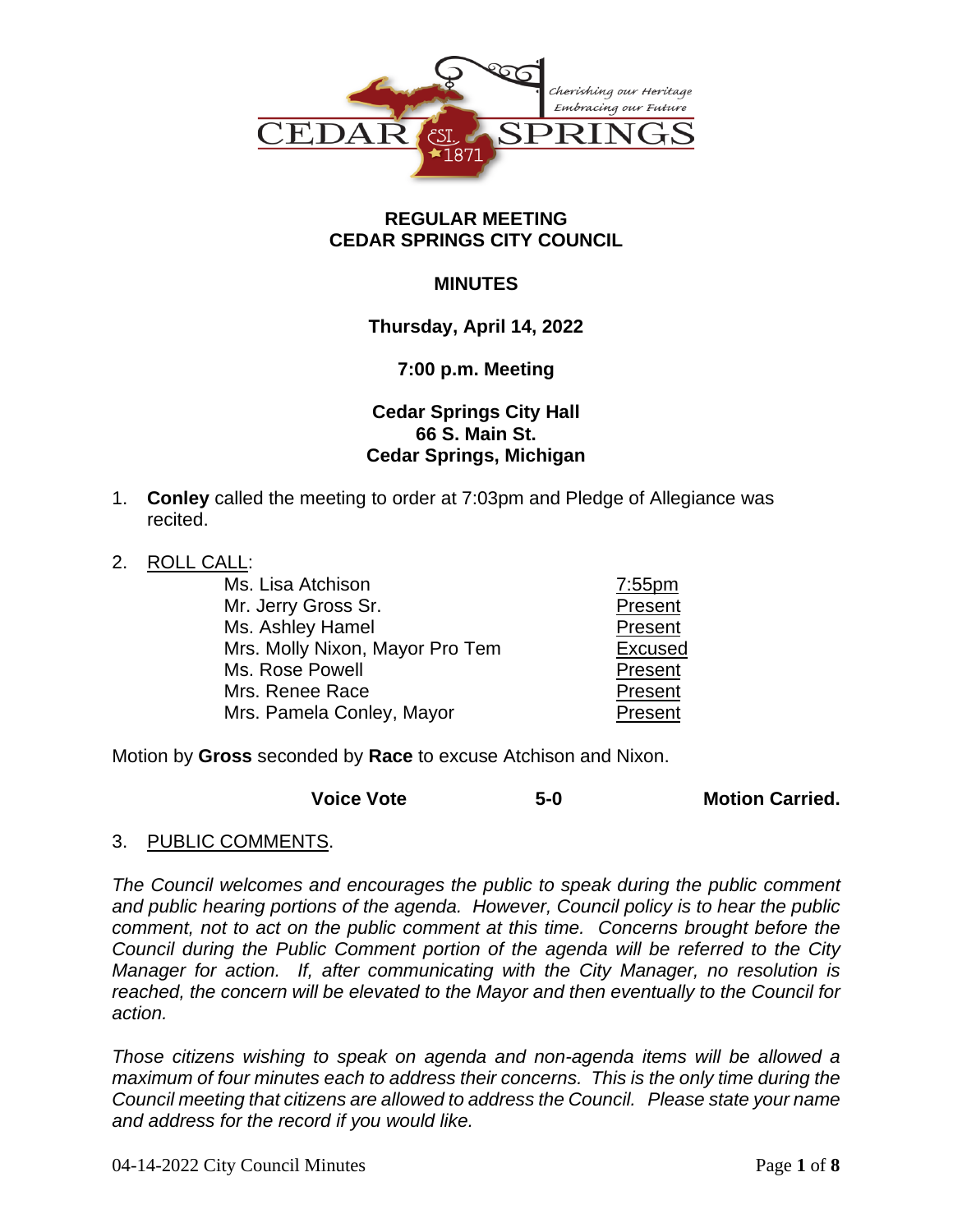**Jeff Miller** reported that he owns 40 acres north of Cedar Springs where he will open Pour Michigan Wine Barn. They will do a wine bar and wine tastings from Michigan wineries.

**Kame Howe** remarked that the last month had been very busy. There were several well attended events including story time, mini-art, spring reading bingo, movie nights, and March Madness events.

**Dan Spitzbergen** stated that he has been a landlord and business owner in Cedar Springs since 1996. He expressed frustration over the R1 multifamily homes. He wanted to propose an alternative solution. He suggested that there might have been three zoning districts (residential, commercial and Industrial). Prior to 1982 residential zoning permitted multifamily housing. The city started the rental program around 2000 and the rentals have been inspected regularly. He asked the council to please put the item on the agenda so it can be resolved.

**Larry Young** reported that Sharky Whittle from Rockford started buying properties in Cedar Springs and building Multifamily homes around 1973. He reported that he purchased the Maple Street building that was condemned and previously operated as 6 apartments. He invested \$100,000 in the property and brought it up to code with electrical/plumbing.

**Chris Conflitti** reported that he is a local business owner and landlord. He owns 67 E Beech where there was a recent fire. He requested the council add the multifamily issue to the agenda. He has been in contact with the City Manager and the Code Enforcer regarding his specific situation.

**Sonya Cronkright** reported that she has been a landlord for over 34 years in the Cedar Springs area. She felt that landlords were being targeted and stereotyped. She asked the council to be careful about the judgements and attacks that are made without getting the full story. She remarked that the Code Enforcer is very good at her job. She believed that she was trying to fight to obtain a status that she already had. She asked that everyone is treated fairly, including landlords.

**Johnathan Bergsma** stated that City Impact is doing very well. He continues to work to do the best he can for the community. He still struggles with parking on the site. He proposed to purchase, lease, or obtain an easement on a portion of City property to alleviate the parking problem. He is happy with the current arrangements with the neighboring businesses however does not want to be a burden on them.

**Sue Wolfe** reported that she supported Dan, Lary, Chris, and Sonya. She believes the homes were legally built. She also thanked Darla Falcon for her work with the NKCE board.

## 4. PUBLIC HEARINGS.

None.

# 5. ADOPTION OF AGENDA.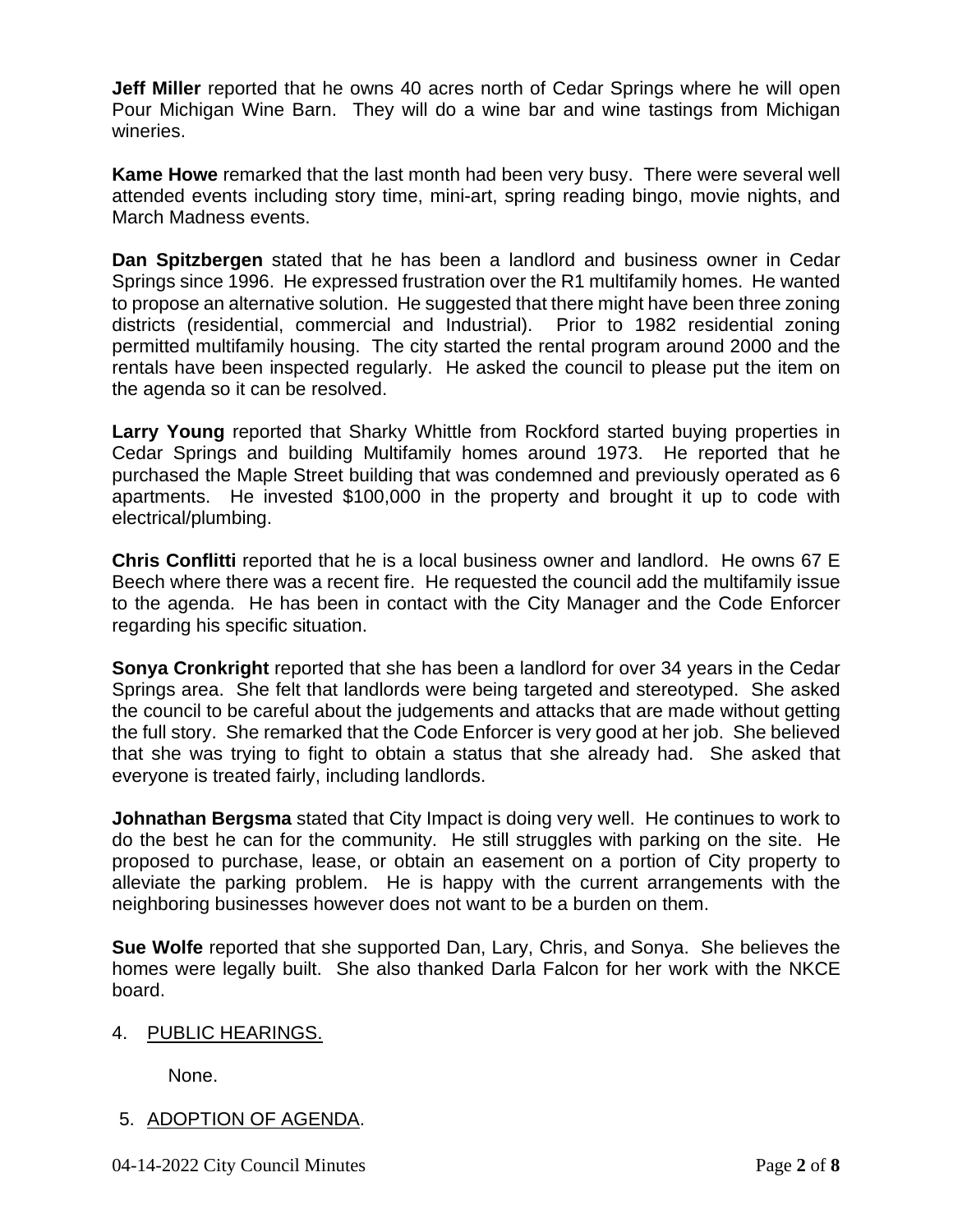Motion by **Powell** seconded by **Race** to approve the agenda as presented.

## **Roll Call Vote 5-0 Motion Carried.**

### 6. CONSENT AGENDA.

*Councilmembers may request that any or all items be removed from the Consent Agenda. A motion is then in order to adopt all items not removed from the Consent Agenda. Requesting the removal of an item from the Consent Agenda is a prerogative afforded each councilmember and does not require the support of other councilmembers.*

- A. Approval of the minutes of the Regular Meeting March 10, 2022, Special Meeting March 17, 2022 and Special Meeting March 31, 2022.
- B. Approval of the Checks Paid Prior #s 46139 thru 46271 and Electronic Transfers totaling \$644,782.39.
- C. Motion to set public hearing for the 2022-2023 Budget for May 12, 2022.
- D. Motion to approve the quote from Aqua Aerobics to purchase processing cards for WWTP, price not to exceed \$6,466.33.
- E. Motion to approve quote from Infrastructure Alternatives, Inc to replace the failing air piping and air solenoids on the grit system at the WWTP, price not to exceed \$4,802.00.
- F. Motion to approve quote from USA Bluebook to purchase a Trinocular Microscope Phase Package for the WWTP, price not to exceed \$3,235.00.
- G. Motion to approve Ordinance 239 An Ordinance To Amend Chapter 32, Article III-Sidewalks, Division 2-Construction And Repair, Section 101 Through Section 104 Of The Code Of Ordinances For The City Of Cedar Springs – Third Reading.
- H. Motion to approve the Cedar Blitz Community Event Application for May 21<sup>st</sup>, 2022.
- I. Motion to approve quote from Hydro-Dyne Engineering, Inc to purchase grit compactor and drives at the WWTP, price not to exceed \$52,521.00.
- J. Motion to approve the Michigan Agribusiness Solutions Materials Management Agreement for service until December 31<sup>st</sup>, 2024 and authorize the City Manager to sign on behalf of the City.
- K. Motion to approve of the Easement For Sanitary Sewer And Watermain On parcels 41-02-25-226-001 and 41-02-25-201-002 and authorize the City Manager to sign on behalf of the City.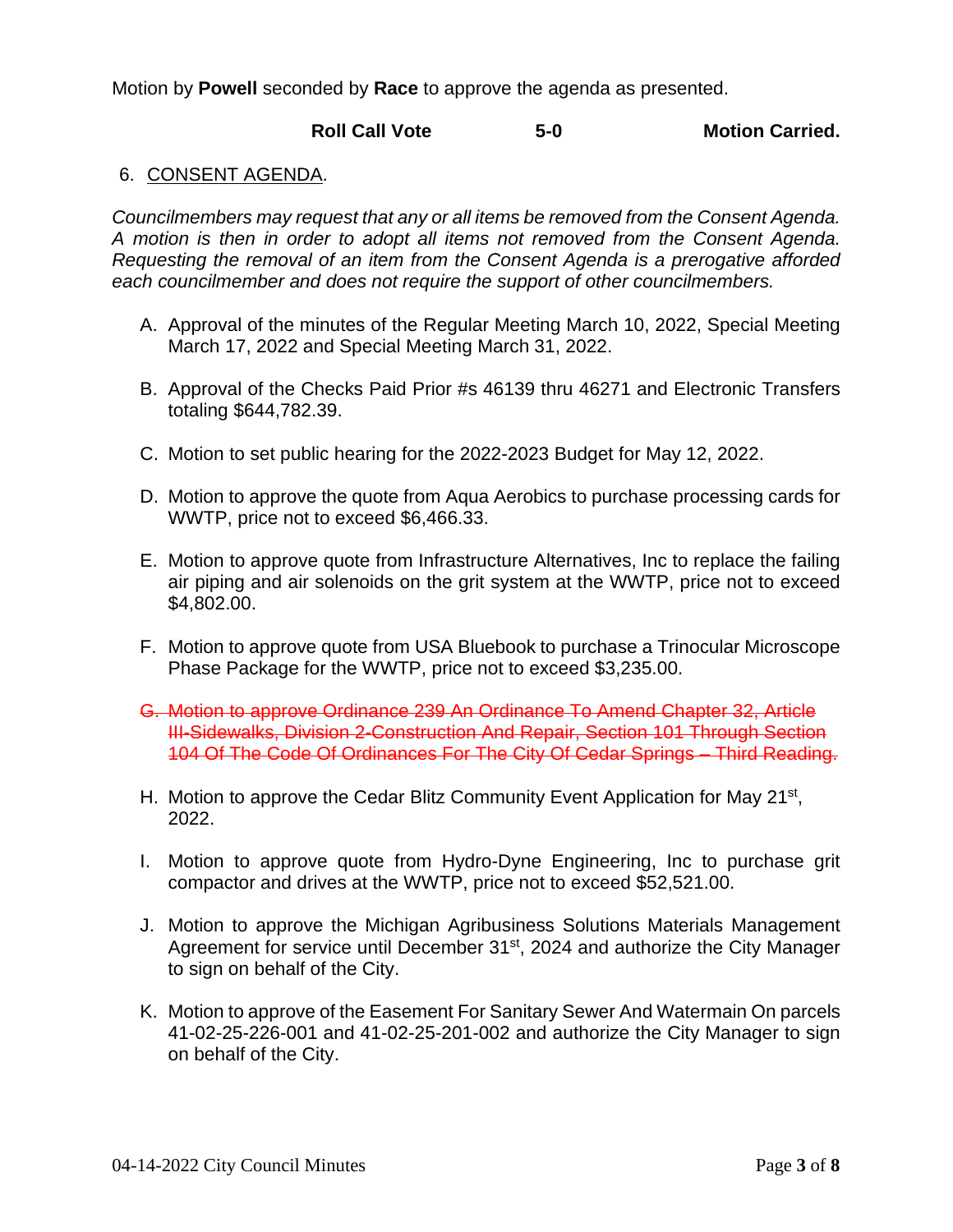L. Motion to approve the Site Development And Storm Water Runoff Facility Maintenance Agreement Phase 2 and authorize the City Manager to sign on behalf of the City.

Motion by **Race** seconded by **Hamel** to approve the consent agenda with the following changes: to remove item 6G and moved it to 7C.

## **Roll Call Vote 5-0 Motion Carried.**

### 7. ACTION ITEMS:

- A. 2022 Cedar Springs Social District Plan
	- i. Motion to approve Resolution 2022-08 A Resolution Approving and Recommending Michigan Liquor Control Commission Consideration And Approval Of Certain Licensees For Social District Permits Pursuant To Public Act 24 Of 2020
	- ii. Motion to approve Resolution 2022-09 A Resolution Designating Social Districts That Contain Commons Areas In Order To Allow Certain On-Premises Liquor Licensees Expanded Use Of Shared Areas For Consumption Of Alcohol Pursuant To Public Act 24 Of 2020

**Womack** reported that the DDA has requested an extension of the Social District to 17 N Main Street and extending the hours to 12pm-10pm daily. **Powell** had concerns with liability for the city and wanted the social district active for community events only. **Gross** also expressed concern with having an active social district all day every day. He suggested having the social district 3 days per week or with a community event. **Race** remarked that with the closure of Main Street for the bridge repair that it could be a good time to try the expanded social district. She suggested 5pm-9pm Monday through Sunday. **Conley** was in favor of expanding the social district because it would be easier to police. **Hamel** was in favor of permitting the social district Monday through Sunday 5pm-9pm. She also stated that the plan could be changed and that the city could do a trial period and review the social district in July and make changes if needed.

**Atchison** arrived at 7:55 pm.

Motion by **Hamel** seconded by **Atchison** to table the Social District.

**Voice Vote 6-0 Motion Carried.**

### **The council discussed item 8G Community Event Application Patriot's Motor Show Festival for July 2nd-First Review at this time.**

B. Motion to approve Resolution No. 2022-10 A Resolution To Adopt The 2022- 2023 Annual Rate Increase For Municipal Water And Sewer Service to increase water rates 2% and sewer rates 5% .

**Hamel** would like communication sent out on the Summer Tax bill that shows the dollar amount that the water bill has increased rather than a percentage.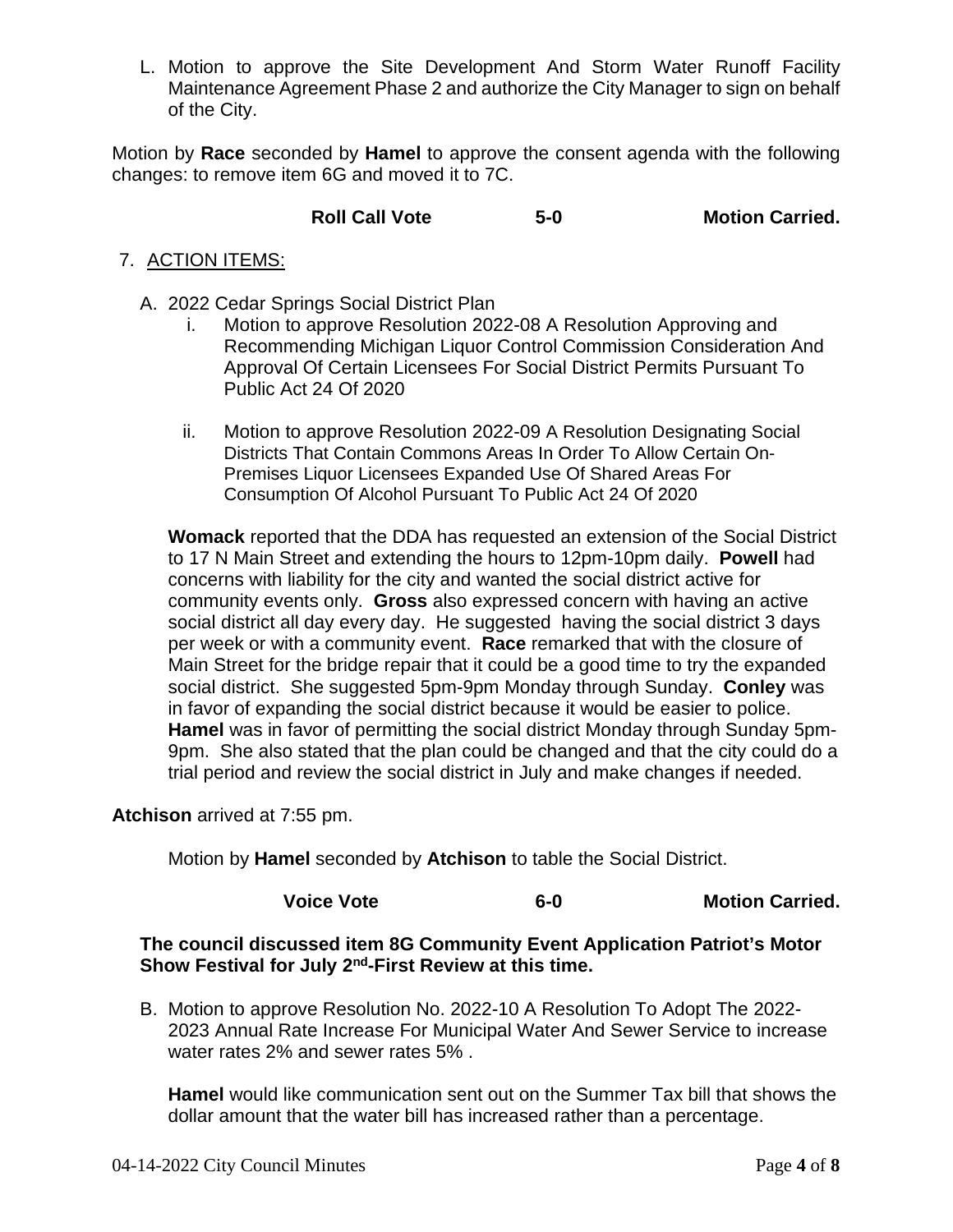Motion by **Powell** seconded by **Race** to approve Resolution No. 2022-08 A Resolution To Adopt The 2022-2023 Annual Rate Increase For Municipal Water And Sewer Service to increase water rates 2% and sewer rates 5% .

### **Roll Call Vote 6-0 Motion Carried.**

C. Motion to approve Ordinance 239 An Ordinance To Amend Chapter 32, Article III-Sidewalks, Division 2-Construction And Repair, Section 101 Through Section 104 Of The Code Of Ordinances For The City Of Cedar Springs – Third Reading.

Motion by **Gross** seconded by **Race** to approve Ordinance 239 An Ordinance To Amend Chapter 32, Article III-Sidewalks, Division 2-Construction And Repair, Section 101 Through Section 104 Of The Code Of Ordinances For The City Of Cedar Springs – Third Reading.

| <b>Roll Call Vote</b><br>$6-0$ | <b>Motion Carried.</b> |
|--------------------------------|------------------------|
|--------------------------------|------------------------|

### 8. DISCUSSION ITEMS:

- A. Preliminary Budget
	- i. Proposed 2022-2023 Budget

**Womack** reported that the budget will have a public hearing at the May meeting.

B. Discussion on Sidewalk Policy

**Womack** stated that the city just received news that they received two sidewalk grants totaling over \$700,000. The grants do have a required match and he would request the Council shift the reserved \$25,000 sidewalk fund to be used for matching funds. **The council was in agreement that the \$25,000 should be used for the matching grant.**

- C. Discussion on proposed purchase of City property adjoining 13590 White Creek Ave.
	- i. 13590 White Creek Ave. Map

**Womack** reported that the property owners have been storing derelict cars and junk on City property. The City has requested that the property owners remove the items from City property. The property owners would like to purchase a portion of the property from the city. He stated that due to the State law that prevents parcels from exceeding the 4:1 length/width ratio, the parcel could not be sold to the property owner.

D. Discussion on AN ORDINANCE TO: AMEND CHAPTER 32, ARTICLE VIII-SECTION 32-696 USES-C THROUGH E, SUBPART (b) CHURCHES OF THE CODE OF ORDINANCES FOR THE CITY OF CEDAR SPRINGS-First Reading

**Womack** proposed the changes to better align with Federal and State law.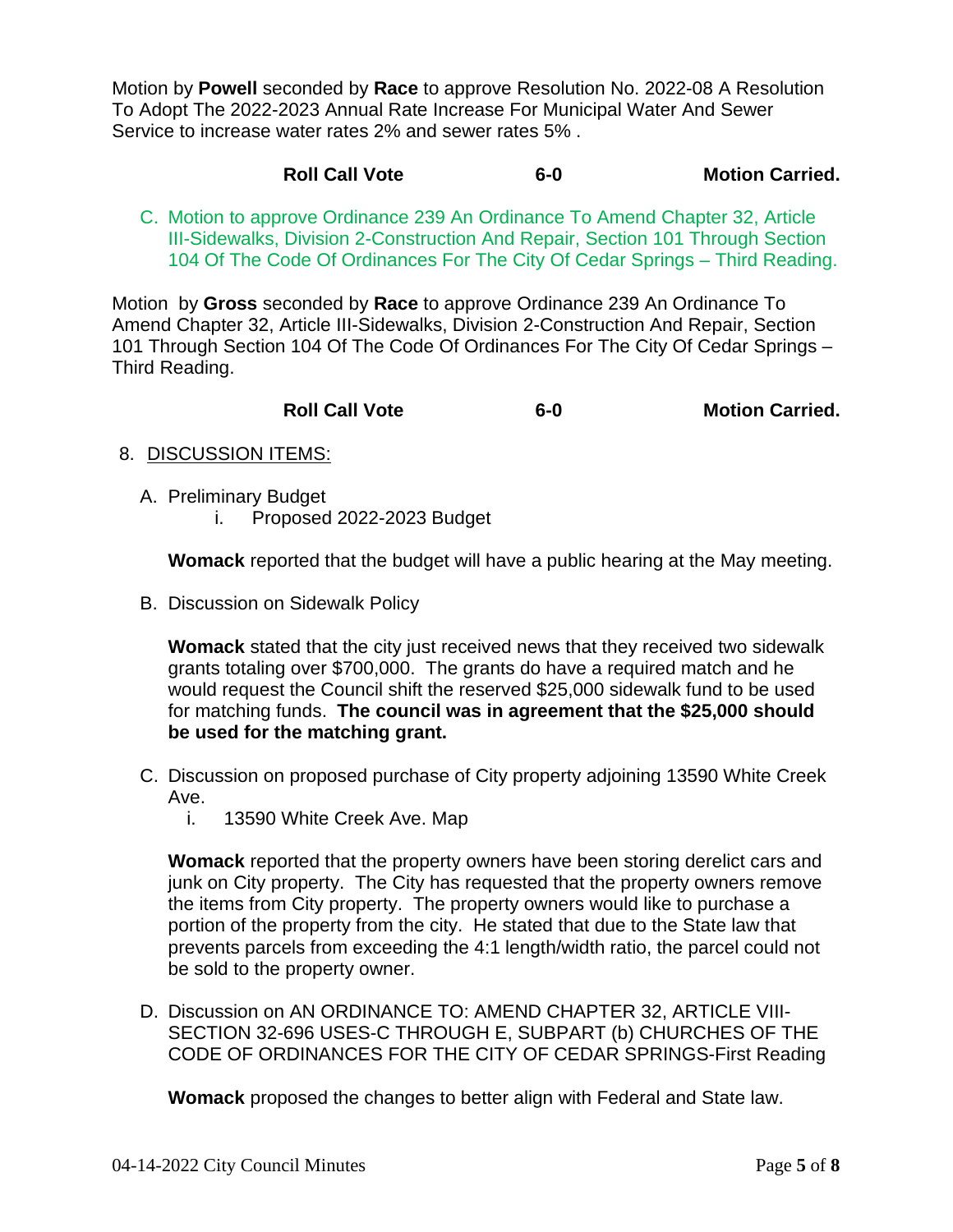- E. Discussion on the City Impact proposed purchase or donation of North Park land for a parking lot
	- i. North Park Map

**Johnathan Bergsma** proposed the purchase or donation of some land from the city, so City Impact could install a parking lot. He suggested that the city may consider an easement or agreement where the city owns the property, but City Impact installs and maintains. **Womack** reported that the property would be subject to the 4:1 rule as well. The council might want to consider permitting City Impact to use North Park. **Gross** inquired how the new proposed building on the corner of 18 Mile and Northland would impact the parking lot proposal. **Bergsma** reported that the proposed new building at 18 Mile and Northland Drive project is 3-5 years away and he is looking for a solution at their current location.

- F. Discussion of the proposed White Creek Flats multi-family development
	- i. Site Plan
	- ii. Floor Plans and Exterior Elevations
	- iii. Requested Eligible Tax Financed Expenses
	- iv. CM Memo on White Creek Flats requested TIF/Brownfield request

**Doug Gulker** reported that he is proposing a 164 unit apartment complex at White Creek and Solon Road. He remarked that the project requires that water and sewer be extended to the site. They are willing to pay for the expense of the extension, but they would be requesting a Brownfield (TIF) Tax Increment Financing. Without the TIF they would not be able to meet the rental rates required of the community. **Jared Belka** wanted to find a unique solution for the problem at hand. He reported that the expanded Brownfield program under the state land bank, could be a solution for the project. He would project a 10-12 year return. **Gross** inquired how much of the taxes are shared with Solon Township, because that will impact the amount of revenue that the city would receive. **Conley** reported that the city would need to provide services (Police, Water/Sewer, Fire, Elections, etc.) to a large increase in population and she wants to ensure that the revenue will cover the expenses for the city. She also wanted to ensure that the apartments would have ADA accessibility and would be a priority. **Womack** stated that the developers reported that they would not request repayment for Cherry Street if it is private road, but if it was required to be built to public road specifications that the developers would request reimbursement through the TIF. He also reported that the extension of Cherry Street has been halted because a property owner no longer is willing to permit the easement required for the road. **Atchison** would like to work together to work together to make it work as long as we are not taking a loss. **LaRose** indicated that if it was a county road that they would likely take the ACT 51 money, but also likely take on the maintenance of the road. He also explained the current well capacity may bring the project to a halt because EGLE may not issue water main permits. **Race** expressed her opinion that the project is great, but it is too big right now. **Gross** reported that he thought that this project is needed and it is the time and place. **Womack** will work to meet with the applicant and the road commission to get some additional information regarding the road.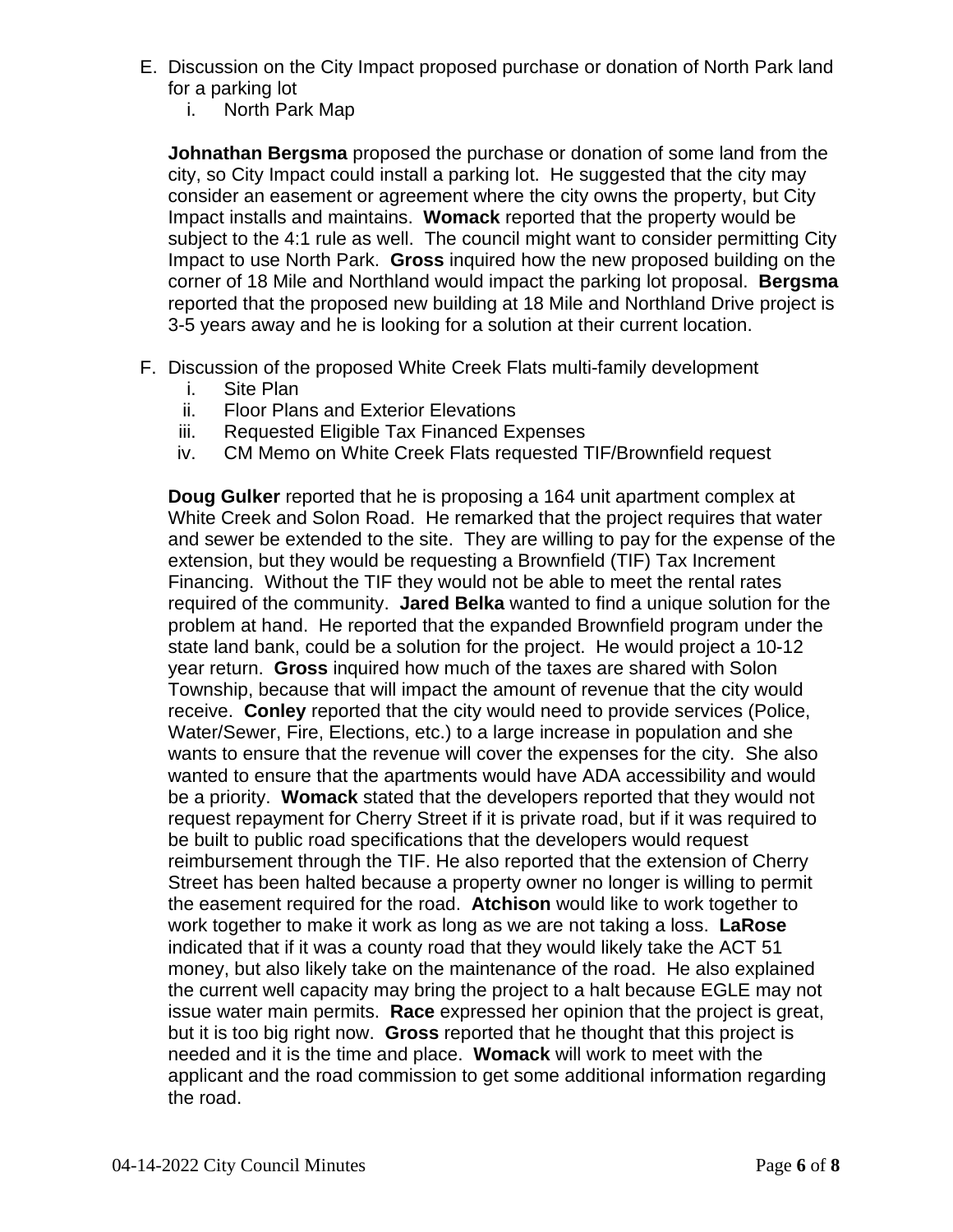G. Community Event Application Patriot's Motor Show Festival for July 2nd-First Review

**Jordan White** of Hero Services explained the proposed community event. He explained that the event was a family friendly fundraiser event that would display automobiles and motorcycles. He intended to utilize the social district, but does not plan to serve alcohol at the event.

### 9. COMMUNICATIONS:

- A. Community Event Calendar
- B. 2022 Calendar
- C. Kent County CDBG
	- i.Conditional Approval Award Letter for 2<sup>nd</sup> Street Sidewalk Updates for \$261,825
	- ii. Conditional Approval Award Letter for 5<sup>th</sup> Street Sidewalk Updates for \$450,190
	- iii.Summary of 2022 CDBG Funding Application Scoring Committee Results
- D. Sparta and Cedar Springs Assistant Agreement

### 10. DEPARTMENT REPORTS:

- A. City Manager reported he had a meeting in Lansing. This is a big agenda because there is a lot going on in the city. He follows the law as it is written.
- B. Department of Public Works reported that Main Street was closed because they had to move some electric. The stated that he thought the proposed apartments would be a good thing, but that he had to lay all the cards on the table. He wants to make sure the utilities are able to service everyone. The new well is moving forward, but it is time consuming.
	- i. Infrastructure Alternative's operational and maintenance report.
- C. Police Department stated that Main Street closure has increased traffic stops on 5<sup>th</sup> street, Pine Street, Cherry, and the White Pine Trail.
- D. Fire Department reported that the call volume is increasing and that the 2021 call summary is provided.
- E. City Clerk reminded everyone that Affidavits of Identity and Nominating Petitions are due on Tuesday, April 19th.
- F. Finance Director/Treasurer reported that she has been very busy. She was extremely happy when she got the news that the city revied two CBDT grants.
	- i. Cash Summary Report.
	- ii. Revenue/Expenditure Report.
	- iii. Balance Sheet